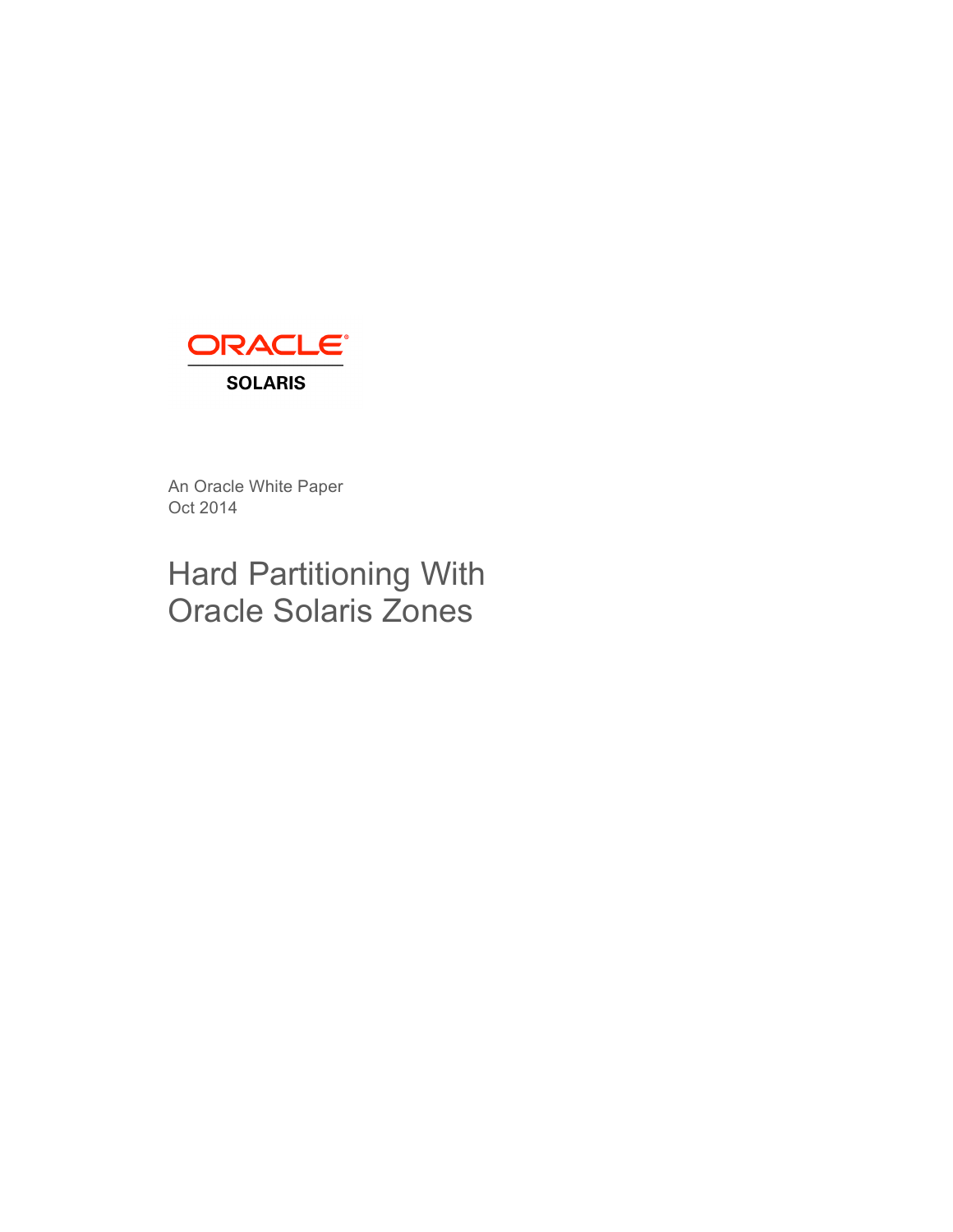### **Introduction**

This document describes hard partitioning with Oracle Solaris Zones (also known as Oracle Solaris Containers), and how to use it to conform to the Oracle licensing policies for partitioned environments.

The approved hard partition configurations described below apply to all types of Oracle Solaris Zones, which include but are not limited to Native Zones, Kernel Zones, Oracle Solaris Legacy Containers and, Oracle Solaris 10 Zones on Oracle Solaris 11.

**NOTE:** the Oracle licensing document referenced above states that the acceptable way to configure Oracle Solaris Zones is using "capped Zones/Containers only". The use of the designation "capped" is a generic way of stating the Oracle Solaris Zone has a defined upper CPU boundary which is less than all the CPUs on the system. In this instance the term "capped" refers to all valid methods of configuring Oracle Solaris Zones as hard partitions. It should not be specifically associated with the capped-cpu setting used by the zonecfg command.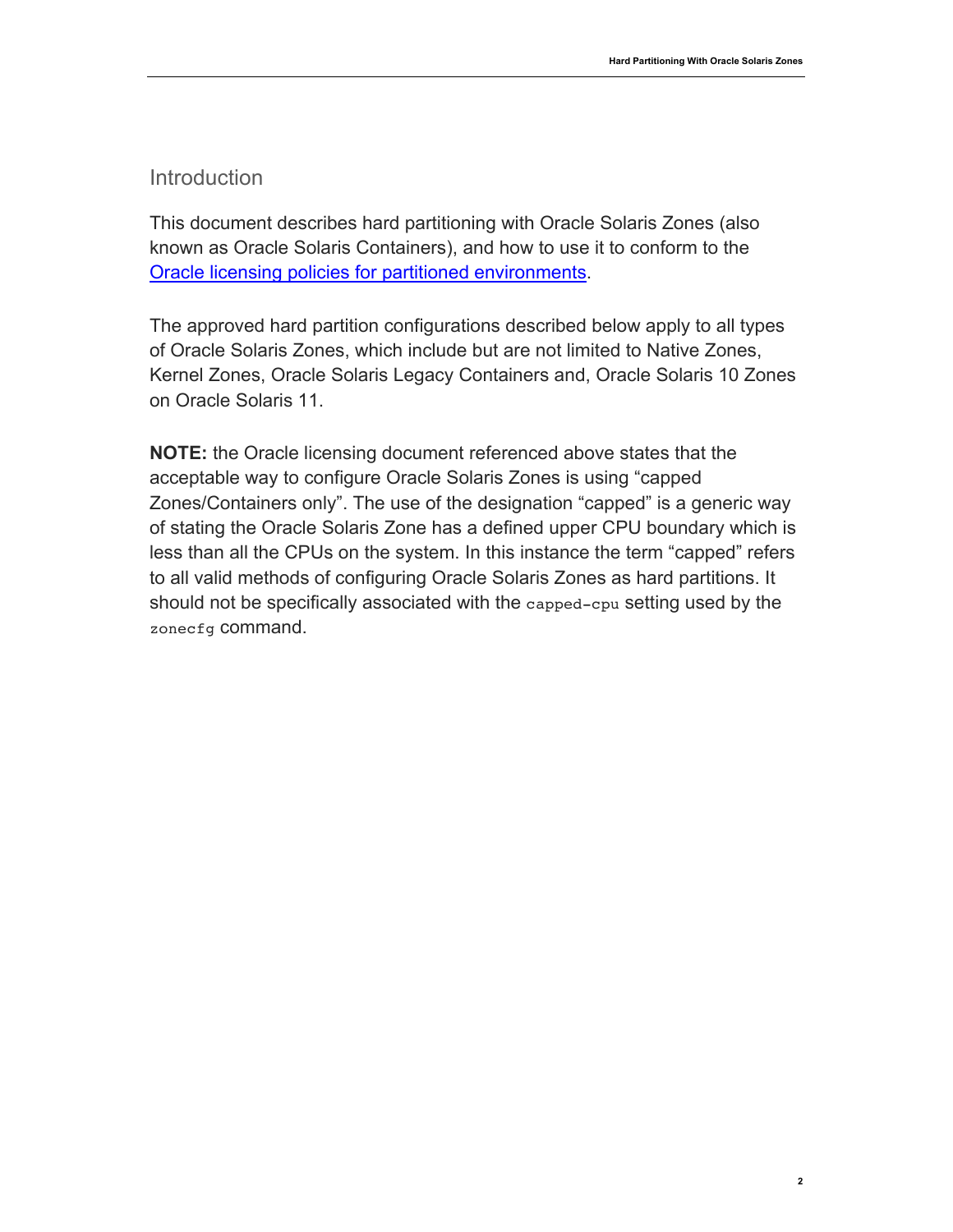# CPUs, CPU Threads, CPU Cores and CPU Processors

Oracle licensing which uses a processor based metric is based on the number of cores that the applications run on. Today's servers generally contain multiple processors, which contain multiple CPU cores which themselves contain multiple CPU threads. When discussing hard partition rules it is key that these definitions are clearly understood.

Definition of Processor, Core and Thread

- Physical Processor: A physical die, chip or processor that is a single computing unit that can contain multiple cores.
- Core: Independent Central Processing Unit that can read and execute program instructions
- Thread: a hardware thread.
- Virtual processor: another name for a hardware thread.
- CPU: used in some Oracle Solaris commands this is another name for a hardware thread.

Figure 1 below shows a server with 2 processors, each with 8 cores, each core with 8 hardware threads:



Figure 1: A system with 2 processors, 8 cores per processor and 8 threads per core

Examining the layout of your system

When implementing hard partitioning using Oracle Solaris Zones there are two key metrics it is useful to collect. The number of cores available on the server and the number of threads per core. Oracle Solaris provides tools to help get this information, the one we will examine here is psrinfo. Here are two examples of output from psrinfo, one for a SPARC server and one for an x86 server.

Below is example output from a SPARC server running Oracle Solaris 11, it shows that the server has a total of 12 cores with 8 threads per core:

```
root:~# psrinfo -pv
The physical processor has 8 cores and 64 virtual processors (0-63)
  The core has 8 virtual processors (0-7)
   The core has 8 virtual processors (8-15)
 The core has 8 virtual processors (16-23)
  The core has 8 virtual processors (24-31)
  The core has 8 virtual processors (32-39)
  The core has 8 virtual processors (40-47)
  The core has 8 virtual processors (48-55)
```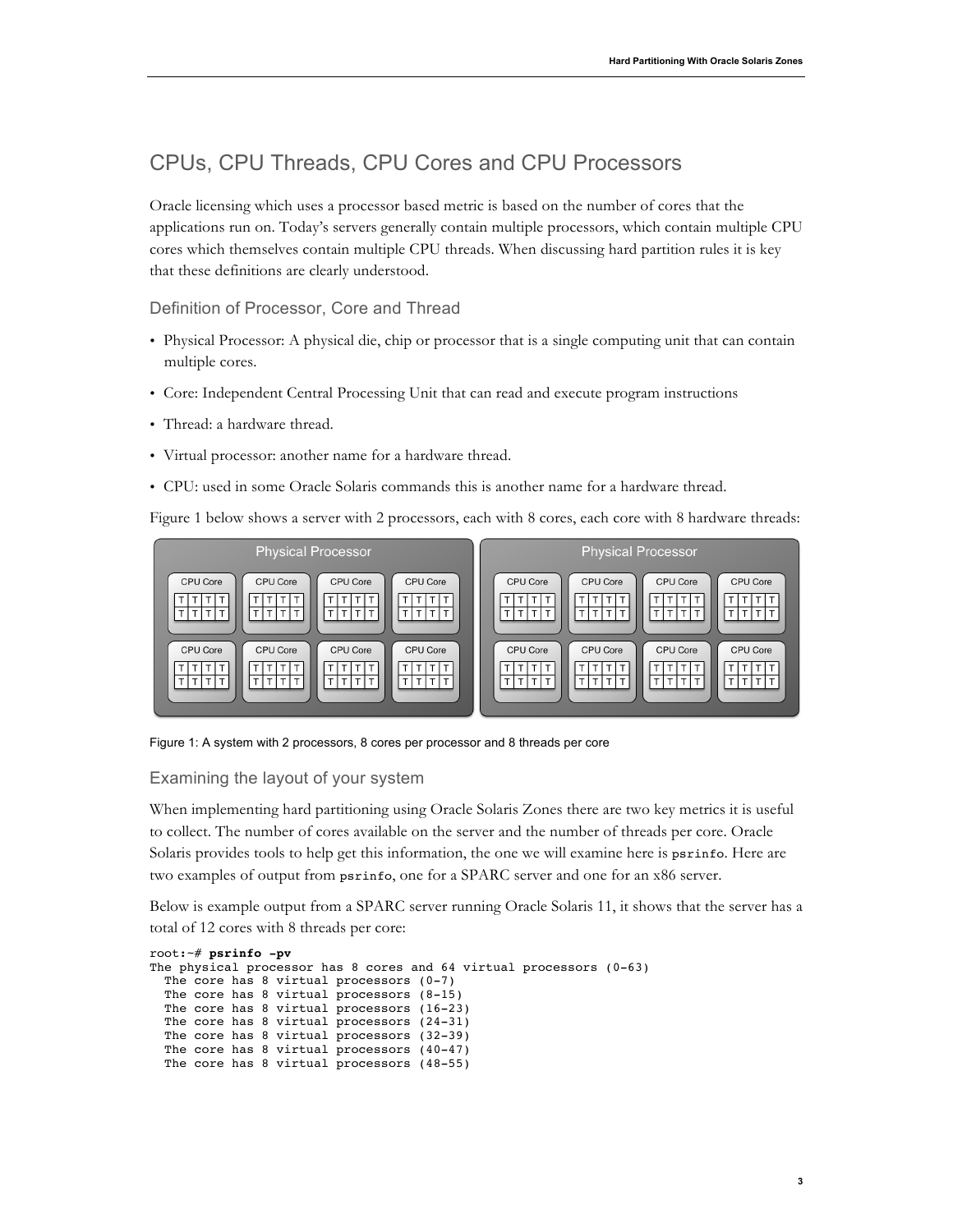```
 The core has 8 virtual processors (56-63)
    SPARC-T4 (chipid 8, clock 2848 MHz)
The physical processor has 4 cores and 32 virtual processors (64-95)
  The core has 8 virtual processors (64-71)
  The core has 8 virtual processors (72-79)
  The core has 8 virtual processors (80-87)
  The core has 8 virtual processors (88-95)
    SPARC-T4 (chipid 65540, clock 2848 MHz)
```
Below is example output from an x86 server running Oracle Solaris 11, it shows that the server has a

total of 16 cores with 2 threads per core:

```
root:~# psrinfo -pv
The physical processor has 8 cores and 16 virtual processors (0-7 16-23)
The core has 2 virtual processors (0 16)
The core has 2 virtual processors (1 17)
The core has 2 virtual processors (2 18)
The core has 2 virtual processors (3 19)
The core has 2 virtual processors (4 20)
The core has 2 virtual processors (5 21)
The core has 2 virtual processors (6 22)
The core has 2 virtual processors (7 23)
   x86 (GenuineIntel 206D7 family 6 model 45 step 7 clock 2893 MHz)
    Intel(r) Xeon(r) CPU E5-2690 0 @ 2.90GHz
The physical processor has 8 cores and 16 virtual processors (8-15 24-31)
The core has 2 virtual processors (8 24)
The core has 2 virtual processors (9 25)
The core has 2 virtual processors (10 26)
The core has 2 virtual processors (11 27)
The core has 2 virtual processors (12 28)
The core has 2 virtual processors (13 29)
The core has 2 virtual processors (14 30)
The core has 2 virtual processors (15 31)
   x86 (GenuineIntel 206D7 family 6 model 45 step 7 clock 2893 MHz)
    Intel(r) Xeon(r) CPU E5-2690 0 @ 2.90GHz
```
## Creating Oracle Solaris Zones that meet hard partition requirements

Oracle Solaris Zones resource management is highly flexible and can be configured in many different ways to meet the many requirements of customer applications and infrastructure. A full discussion of the types of resource management available are beyond the scope of this document but more information can be found in the Oracle Solaris Zones documentation found here.

To meet the requirements of hard partitions three Oracle Solaris Zone resource management methods are valid. These are:

- Use of the dedicated-cpu setting in zonecfg
- Use of the capped-cpu setting in zonecfg
- Use of a resource pool with a fixed set of assigned hardware threads and adding one or more Oracle Solaris Zones to that resource pool.

The following figure illustrates these methods: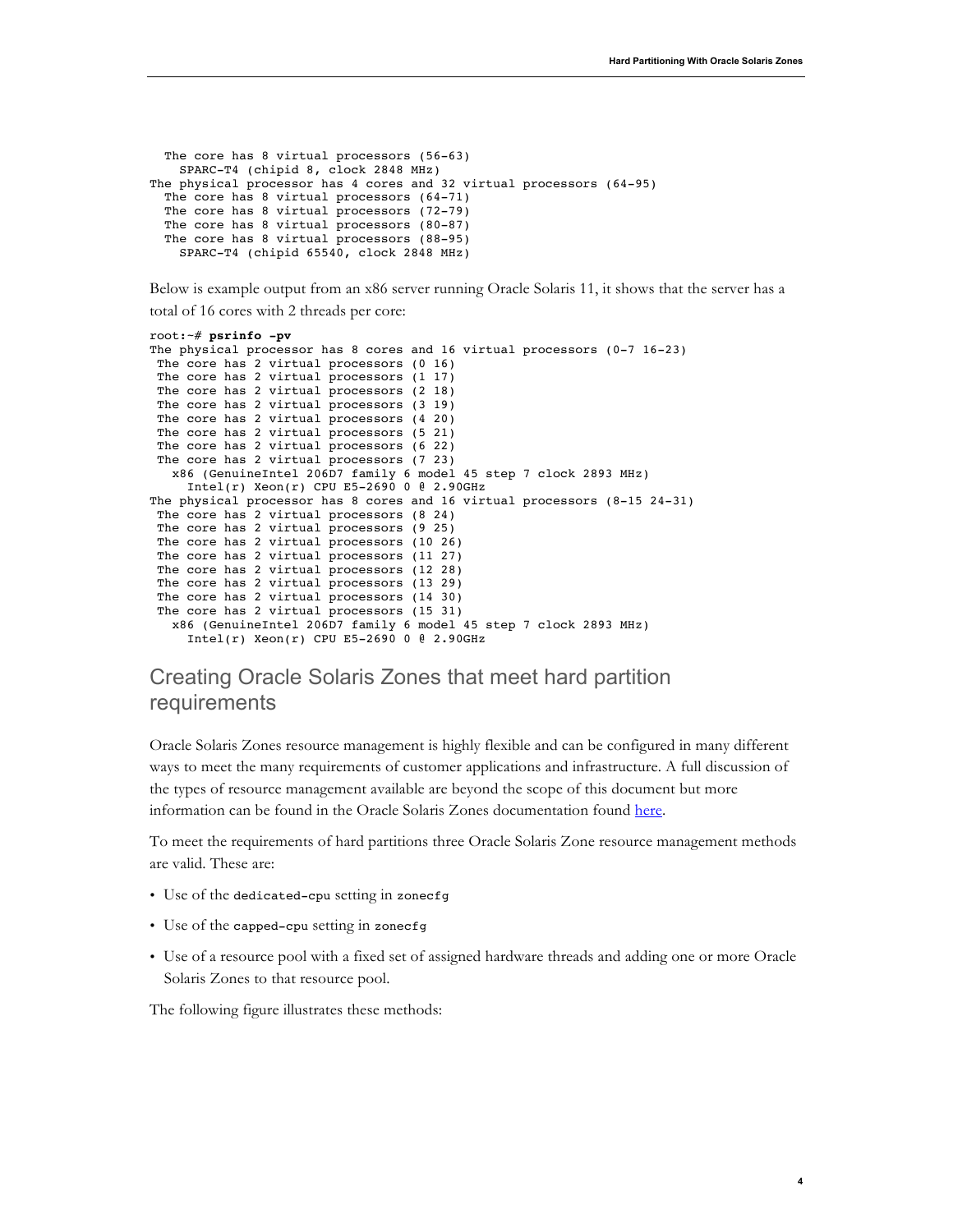

Figure 2: The three types of approved resource management for hard partitions.

#### Dedicated CPU assignment

The dedicated-cpu property of zonecfg defines the number of hardware threads (also known as CPUs or virtual processors) to give exclusively to a particular zone. Use zonecfg to set this value for a zone as follows, note in this case the zone has already been created:

```
root:~# zonecfg -z dedicated-zone
zonecfg:dedicated-zone> add dedicated-cpu
zonecfg:dedicated-zone:dedicated-cpu> set ncpus=3
zonecfg:dedicated-zone:dedicated-cpu> end
zonecfg:dedicated-zone> verify
zonecfg:dedicated-zone> commit
zonecfg:dedicated-zone> exit
```
To check or validate the number of dedicated-cpus assigned to the zone use the following:

```
root:~# zonecfg -z dedicated-zone info dedicated-cpu
dedicated-cpu:
         ncpus: 3
```
Note that the number of dedicated-cpus (actually hardware threads) is shown by the ncpus value, in this case it is three CPUs (hardware threads). Also note that the ncpus value can take a range, if a range is used then the maximum value must be used for licensing purposes.

Following the method above creates a valid Oracle Solaris Zone hard partition environment.

#### Capped CPU assignment

The capped-cpu property of zonecfg defines the number of hardware threads (also known as CPUs or virtual processors) which a given zone must not exceed. Use zonecfg to set this value for a zone as follows (note in this case the zone has already been created):

```
root:~# zonecfg -z capped-zone
zonecfg:capped-zone> add capped-cpu
zonecfg:capped-zone:capped-cpu> set ncpus=3
zonecfg:capped-zone:capped-cpu> end
zonecfg:capped-zone> verify
zonecfg:capped-zone> commit
zonecfg:capped-zone> exit
```
To check or validate the number of capped-cpus specified to the zone use the following: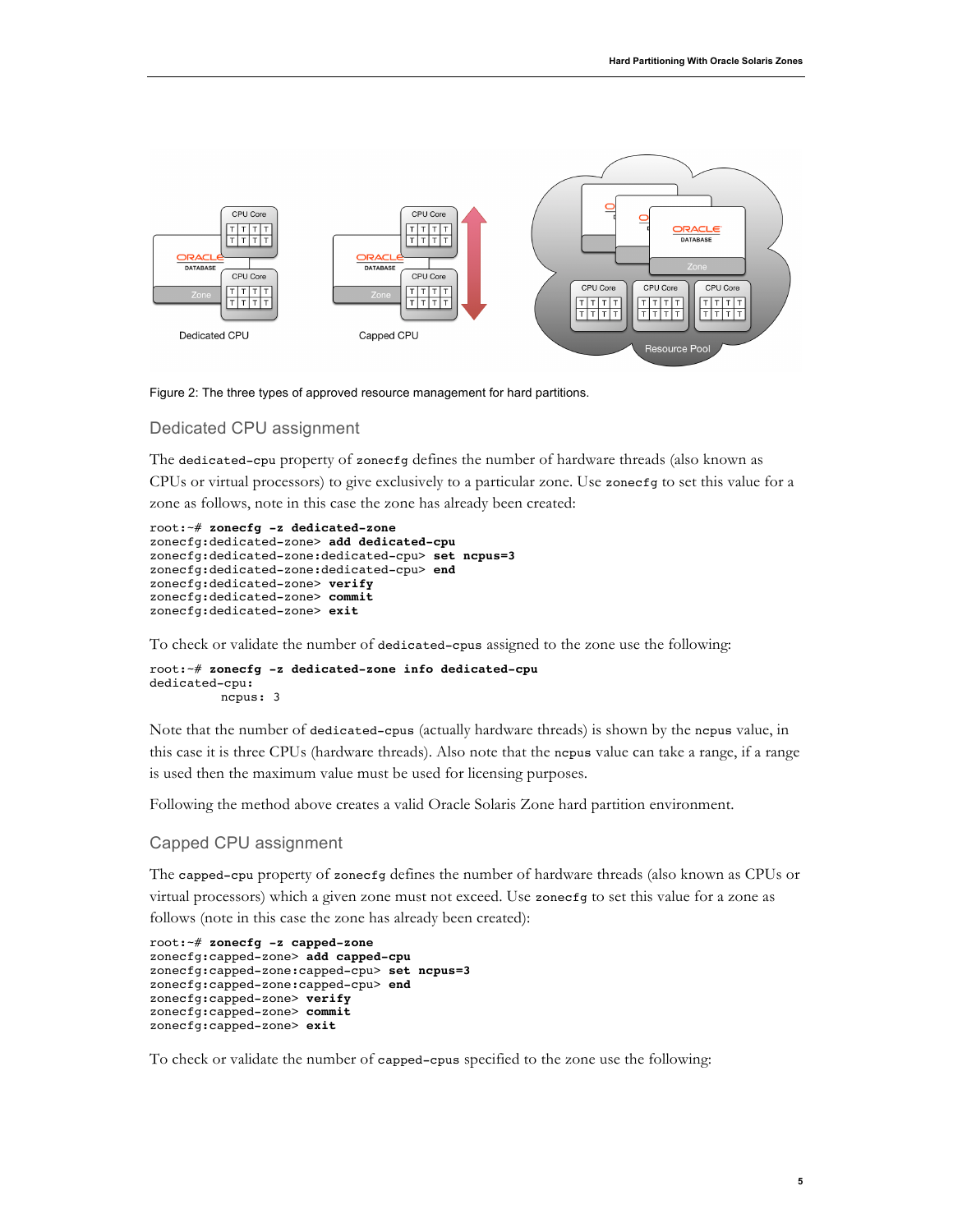**6**

```
root:~# zonecfg -z capped-zone info capped-cpu
capped-cpu:
         [ncpus: 3.00]
```
Note that the upper limit of capped-cpus (actually hardware threads) is shown by the ncpus value, in this case it is three CPUs (hardware threads). Also note that the ncpus value for a capped-cpu does not have to be an integer and may include a fraction of a CPU.

Following the method above creates a valid Oracle Solaris Zone hard partition environment.

Resource Pools with Oracle Solaris Zones

The final approved method to create an approved hard partition is to create a resource pool with a set number of CPUs and add one or more zones to that resource pool. This has one advantage over the previous two methods – multiple zones can effectively share a set of CPUs in a hard partition.

Perform the following commands to create a valid hard partition based on resource pools.

```
Enable resource pools:
```
root:~# **pooladm –e**

Create a processor set (pset) with the number of desired CPUs (hardware threads), in this case 16:

```
root:~# poolcfg -dc 'create pset orapset'
root:~# poolcfg -dc 'modify pset orapset (uint pset.max=16)'
root:~# poolcfg -dc 'modify pset orapset (uint pset.min=16)'
```
Create a pool to contain this pset, and associate the pset with it:

```
root:~# poolcfg -dc 'create pool orapool'
root:~# poolcfg -dc 'associate pool orapool (pset orapset)'
```
Update the server resource pool settings with this configuration:

#### root:~# **pooladm -s**

Finally associate any zones with this resource pool hard partition (in this example two zones, orazone1 and orazone2 which have previously been created):

```
root:~# zonecfg -z orazone1 set pool=orapool
root:~# zonecfg -z orazone2 set pool=orapool
```
Note that in this example pset.max and pset.min were set to the same value, it is permissible to have different values (i.e. a range). In the case of having a range the pset.max value would be used to calculate the number of CPUs (hardware threads) for licensing purposes.

To check or validate the resource pool settings do the following:

For each zone that is a hard partition examine the pool association of the zone, in the output below it is orapool:

```
root:~# zonecfg -z orazone1 info pool
pool: orapool
```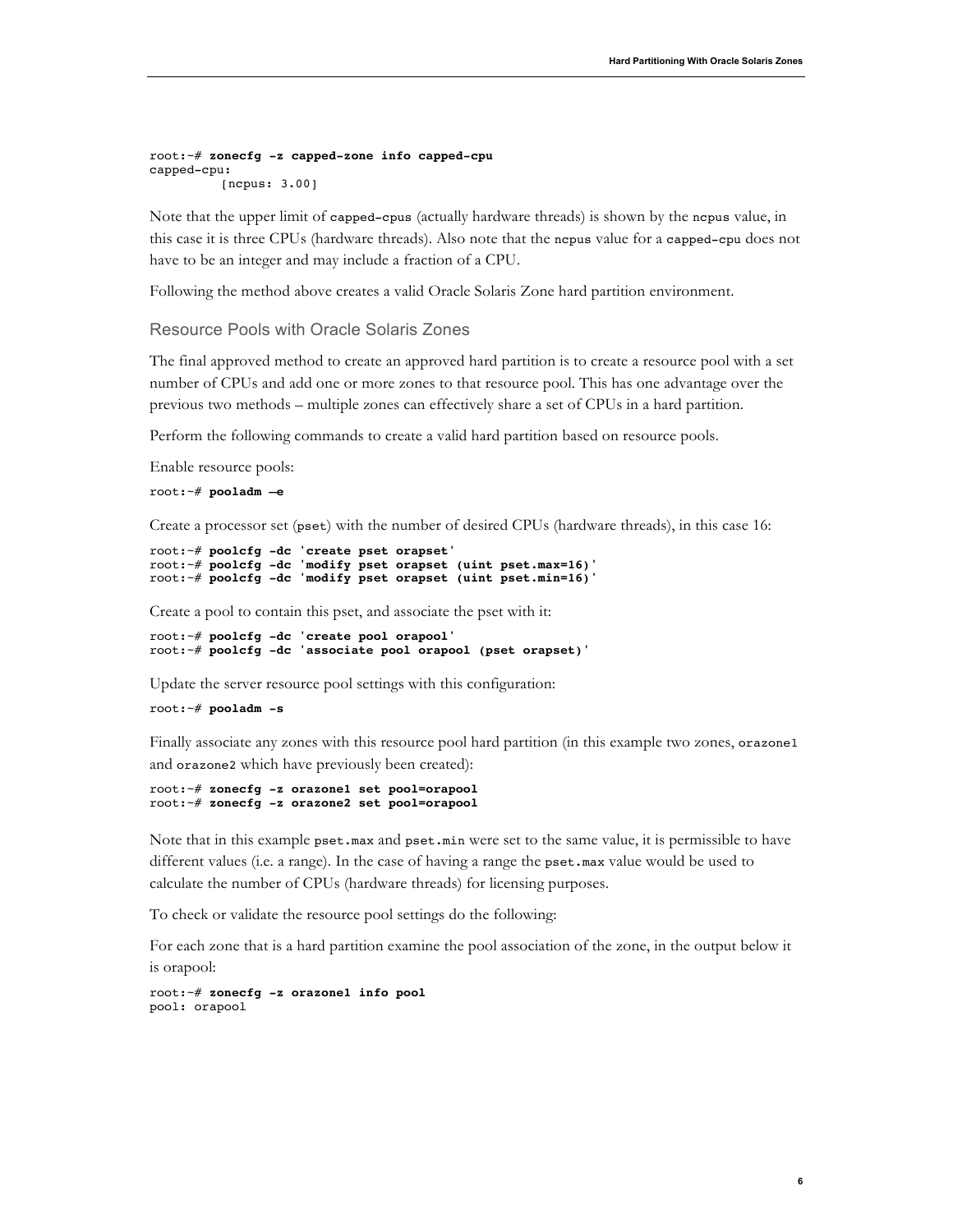Next examine the poolcfg information of the orapool setting for pset, in this example it is orapset. By then examining orapset it shows that pset.max is set to 16, this is the number of CPUs (or hardware threads) that must be counted for licensing purposes:

```
root:~# poolcfg -c 'info pool orapool' 
pool orapool
           int pool.sys_id 2
           boolean pool.active true
          boolean pool.default false
          int pool.importance 1
          string pool.comment<br>pset orapset
                     orapset
          pset orapset
                      int pset.sys_id 2
                      boolean pset.default false<br>uint pset.min 16
                            pset.min 16
                     uint pset.max 16
                      string pset.units population<br>uint pset.load 0
                      uint pset.load 0<br>uint pset.size 0
                      uint pset.size 0<br>string pset.commen
                               pset.comment
```
Following the method above creates a valid Oracle Solaris Zone hard partition environment.

### Checking the number of cores used in a Oracle Solaris Zones hard partition environment

Each of the valid methods for creating a valid Oracle Solaris Zone hard partition environment assigns CPUs (hardware threads), it is necessary to convert this to cores (or in certain cases sockets) for the Oracle licensing policy.

To do this add up all the CPUs on the server that are assigned to Oracle Solaris resource pools and Oracle Solaris Zones that are to be used as hard partitions. Note when using ranges for CPU assignments always use the maximum number for license calculations. Divide this total CPU count by the number of threads per core for the system (or sockets per core for socket values). The number of threads per core can be calculated using psrinfo –pv (see earlier section for examples).

How to verify the number of CPUs (hardware threads) assigned is shown earlier in this document but for convenience is also summarized below:

#### Dedicated CPU

To check or validate the number of dedicated-cpus assigned to the zone use the following and note the ncpus setting:

```
root:~# zonecfg -z dedicated-zone info dedicated-cpu
dedicated-cpu:
         ncpus: 3
```
Capped CPU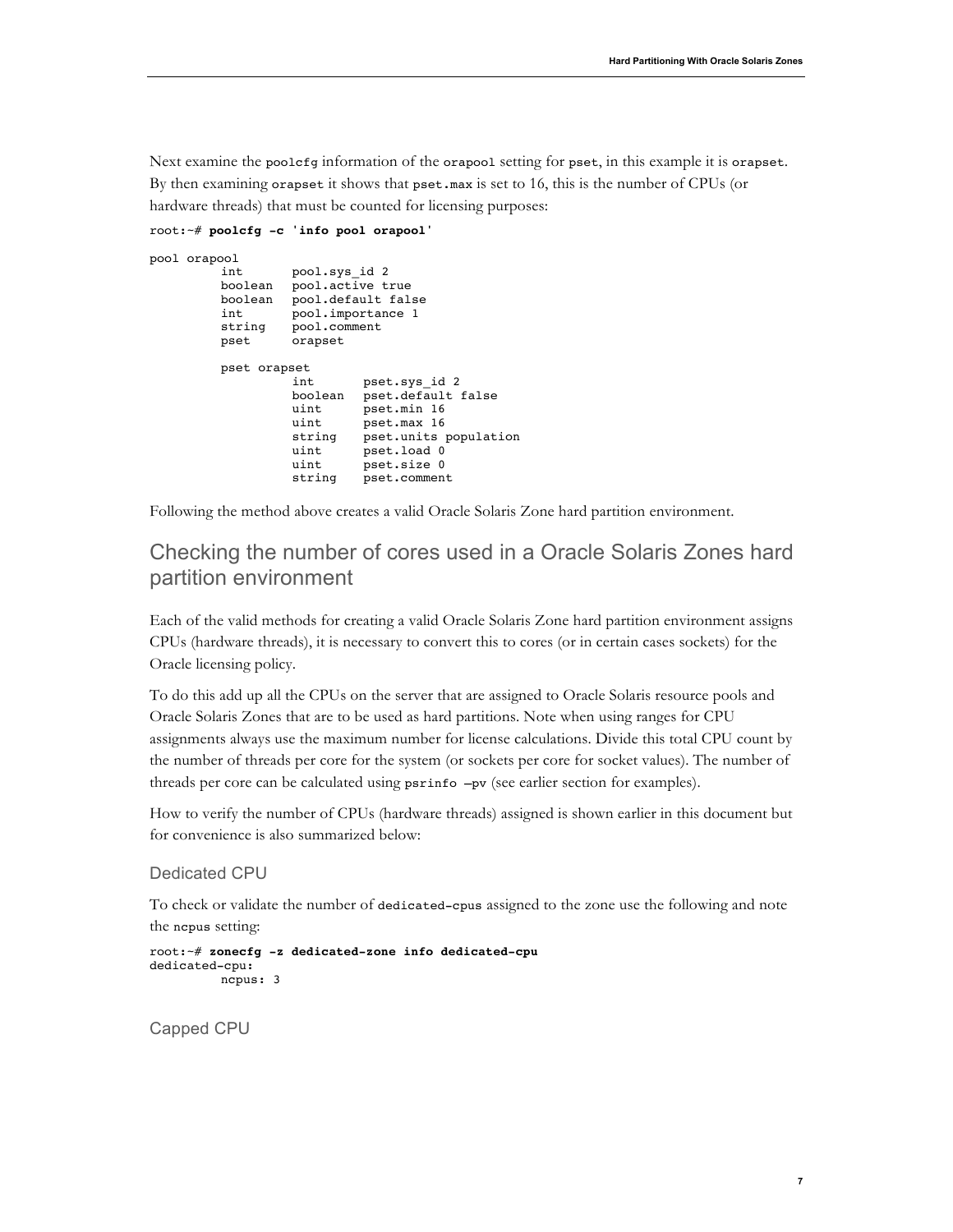To check or validate the number of capped-cpus specified to the zone use the following and note the ncpus setting:

```
root:~# zonecfg -z capped-zone info capped-cpu
capped-cpu:
         [ncpus: 3.00]
```
Resource Pool

For each zone that is a hard partition examine the pool association of the zone, in the output below it

is orapool:

```
root:~# zonecfg -z orazone1 info pool
pool: orapool
```
Next examine the poolcfg information of the orapool setting for pset.max is the value to note:

```
root:~# poolcfg -c 'info pool orapool' 
pool orapool
                    pool.sys id 2
           boolean pool.active true
           boolean pool.default false
          int pool.importance 1<br>string pool.comment
          string pool.comment<br>pset orapset
                    orapset
          pset orapset
                     int pset.sys_id 2
                     boolean pset.default false
                     uint pset.min 16
                     uint pset.max 16
                     string pset.units population<br>uint pset.load 0
                     uint pset.load 0<br>uint pset.size 0
                               pset.size 0
                     string pset.comment
```
### **Conclusion**

Oracle Solaris Zones can be used as valid Oracle hard partition environments when configured using the zonecfg dedicated-cpu setting, zonecfg capped-cpu setting or as part or a resource pool with specific CPUs assigned. When calculating the number of cores required to be licensed, the total number of CPUs (which equates to hardware threads) assigned to the hard partition environments is divided by the hardware thread per core ratio. This will give the number of cores that are used and need to be licensed.

For more information or in the case where there is any doubt about the proposed configuration contact the appropriate Oracle Account representative or Oracle License Management.